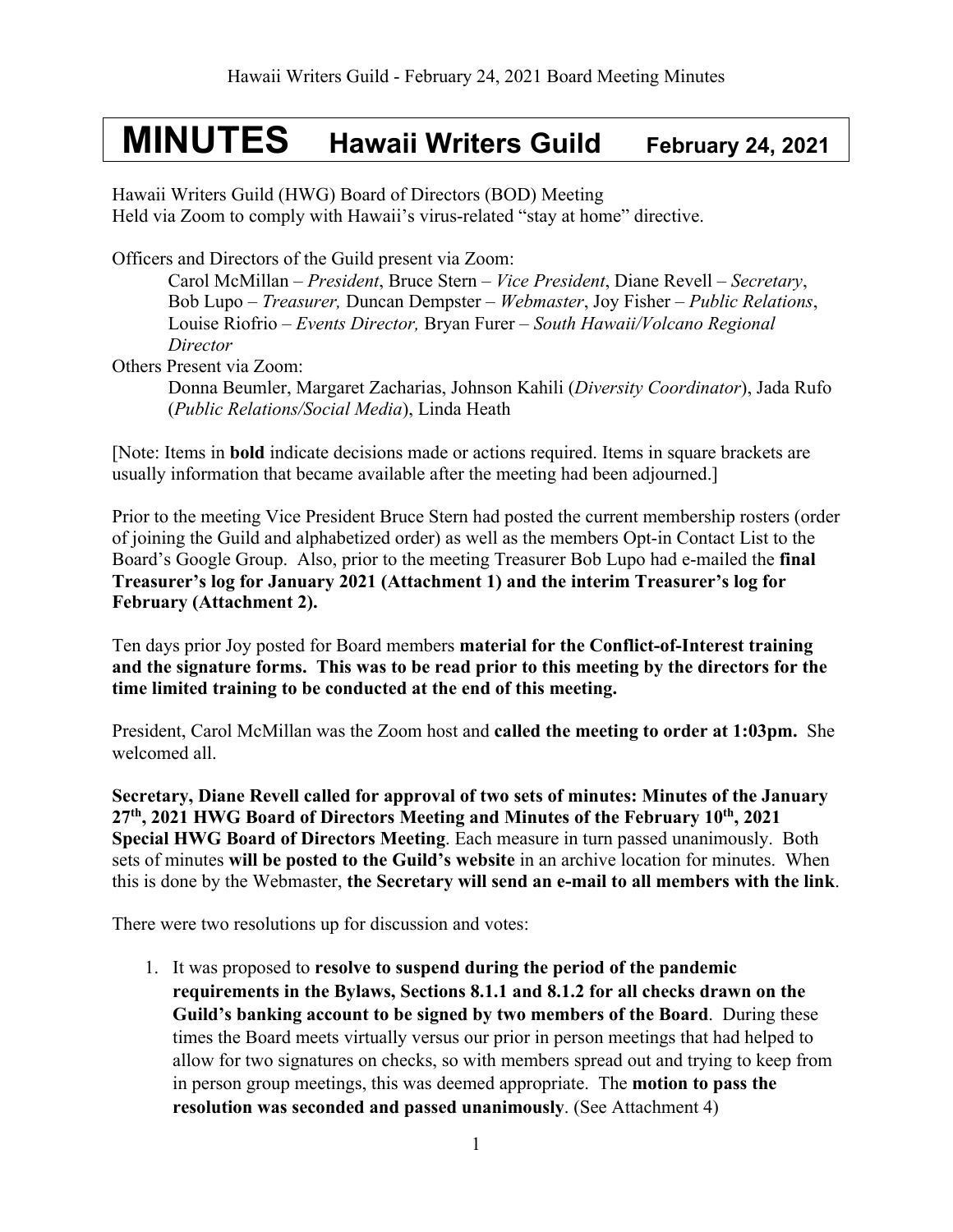2. It was proposed to **resolve to update the physical/mailing address of the corporate office of the Hawaii Writers Guild.** Articles of Incorporation (AIC) in 2.1 list Eliza Cahill's home for both; she was president at that time. The AIC points to the Bylaws for changing it. Bylaws in 2.1 indicate addresses can be changed by the Board of Directors, so it is proposed to be changed now and **use Diane Revell's home physical address** as she is the registered agent for HWG and **use the HWG P.O. Box for the mailing address**. We will need addresses to be current to apply for D-U-N-S number which is needed to apply for any federal grants. Some discussion resulted in **Diane agreeing to remain the Guild's registered agent even if she is no longer secretary in the future**. Diane indicated the main use of the addresses are the state's reminder for updating our annual report to file with State of Hawaii's Department of Commerce & Consumer Affairs (DCCA). The **motion to pass the resolution was seconded and passed unanimously**. (See Attachment 5)

**Bruce Stern, Vice President**, provided a summary of the **membership status with 72 active members that includes two student members** with no change since the prior meeting report on active membership. Bruce had **updated the initial release of the Opt-In Contact List and would release it again within the week** with some new additions. He now had 33 members on the list with Eila Algood and Margaret Zacharias as recent additions. After this next release he will wait longer before doing another periodic update. With our Conflict-of-Interest training topic later in the meeting, Diane pointed out that one of the few conflicts that might happen with our non-Board members would be improper use of the contact list. She suggested Bruce **add a reminder as part of the Opt-In Contact List that the information was not to be used for personal business,** but only for Guild related purposes.

**Treasurer, Bob Lupo provided a summary of the final January Treasurer's log with details provided in Attachment 1 and the interim February log with details in Attachment 2**. We ended January and began February with an ASB Balance of \$4,004.18. February as of the 23<sup>rd</sup> had 3 full membership renewals as well an \$11 Amazon Smiles tax-exempt rebate for \$131 inflow with no outflow though the bank service fee of \$5 will come due at the end of the month.

At this point Diane gave **the status on the update to our ASB account signature list** needed to reflect the change in our President. All the signatures but one had been collected as of February 23rd with Carol McMillan the remaining one to sign. [On **February 27th, Carol reported she had signed the signature list and returned it to the bank**, so that is **now complete**.]

**Carol suggested we need to plan of what to do with all our funds** collected as our expenses have declined during the pandemic. Bob indicated with the book sale events no longer sponsored by the Guild, our major expense had been the in person annual meeting that included renting a location and providing dinner. The Zoom meeting this year was much less expensive. It is difficult to anticipate the expenses with the pandemic having a major impact, but hope some of our previously normal events like the annual dinner meeting and public readings could return. Diane reminded the Board that **we need to approve our 2021 budget so that those agreed expenses can be paid as they occur without again seeking Board approval and only**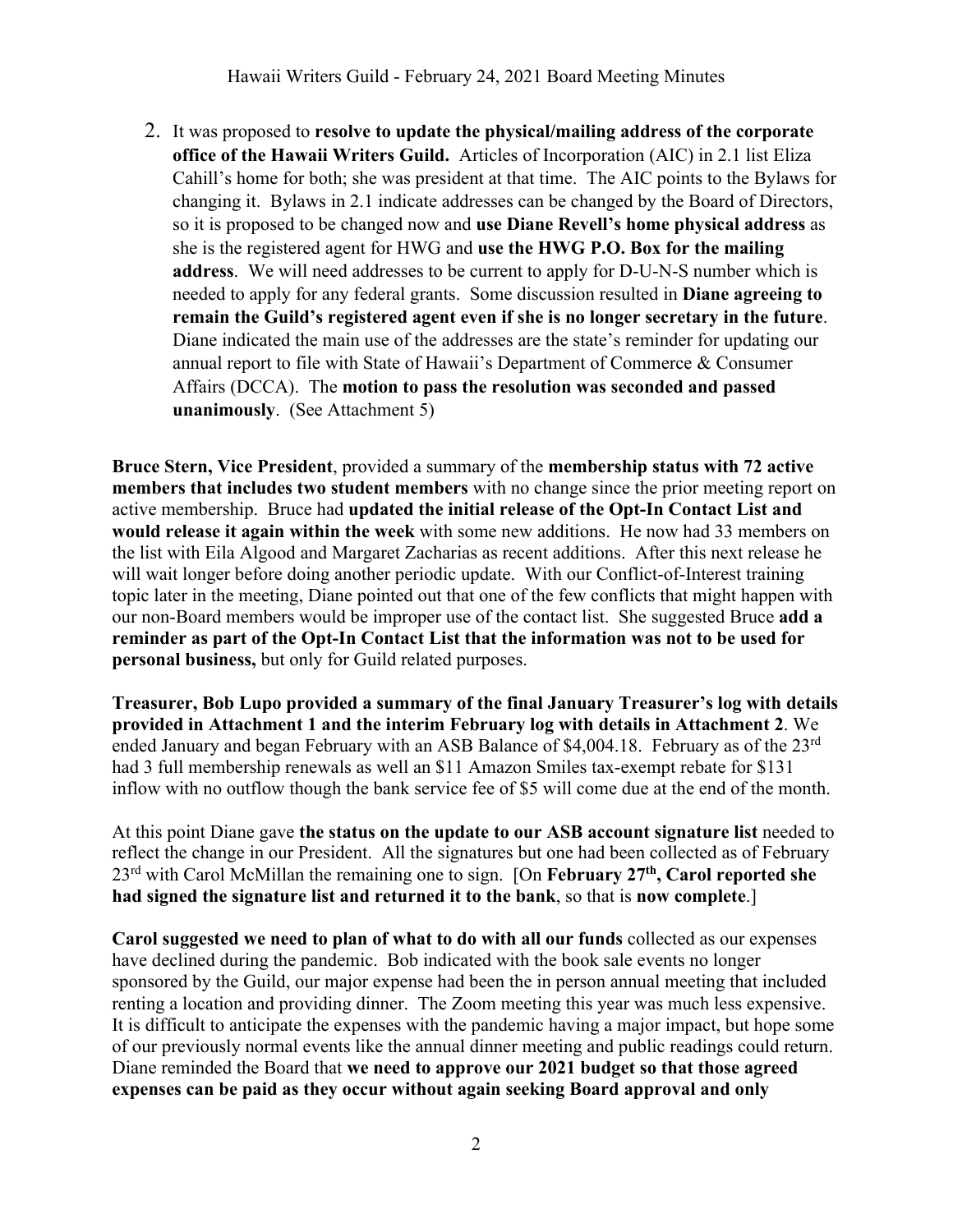**unanticipated 2021 expenses would need to be brought up for separate approval**. **Bob Lupo said he would draft a budget for the year and send it out to the Board for review** in a couple weeks, so well before **our next Board meeting where it can be discussed further and approved**.

Committee Reports/Updates:

**Louise Riofrio, Events Director** said members are holding a **pop-up bookstore at Kamuela's Pukalani Stables Wednesday Farmers Market** today. Starting March 2nd, they will also hold one at the Waikoloa King's Shops Farmers Market and hope to return to Saturdays at Pukalani Stable sometime in March. [**March 2nd King's Shops Farmers Market cancelled** due to high winds, but **March 3rd event at Pukalani Stables is still scheduled. Will hold one at King's Shops March 9th**.] She is trying to get the same table location used previously. **She will send out an invitation to our members to come** with their books to sell or just visit at any of these events and feels it pays for itself even though no longer Guild sponsored. Currently any other festival events we have participated in the past are on hold or cancelled due to the pandemic.

**The Public Relations Director, Joy Fisher**, said she **sent out a PR item about the Guild's annual meeting to her list of PR contacts** and it has appeared in some news publications already. She has also **sent out a PR release about our 2nd edition of Latitudes**. She has **expanded her Media Links list to include some beyond the Big Island** to include Oahu, Kauai and Maui publications. She was **requested to send the updated list to the Board**, and she said she would. [She did this later on February  $24<sup>th</sup>$ .]

Regarding the **Newsletter Editor** job that Joy will do along with Cece Johansen, she and Cece have had **some discussions but no issue put out yet**. She **wants to do an inaugural story on how the Volcano Writers Group worked together to put out their anthology of short stories;** *Out of Our Minds: Voices from the Mist*. When Bryan Furer joined the meeting later for the training session, Joy told him of her idea for the story and as the head of the Volcano Writers Group, he was very enthusiastic. The plan is to **include in the Newsletter interviews with new members and reviews of members' books** after the books are published

We became an official associate of the Berkeley branch of the CWC, to exchange information on our events including our HWG YouTube Channel series. **Our members can check their event tickets page for upcoming events** that as an Association Affiliate our members can attend now we are approved. https://www.ticketsource.us/california-writers-club-berkeley-branch. After some initial difficulties experienced by Joy and a couple other members to join a Berkeley CWC event last month, she said the kinks have been worked out. She also had **provided Cece Johansen as our liaison with that group information on our latest WRITE ON! Episode12** created by Diann Wilson and will also be sending the link to our members. [Joy sent message to our members on Feb. 25th and the **link is as follows for Episode 12, an interview with Darien Gee on writing ideas, memoir and dialogue:** 

https://www.youtube.com/watch?v=dgU9bWgYWl0.]

Joy is working on **updating our HWG tri-fold brochure** used to hand out information on the Guild and its activities as well as how to join. She hadn't made much progress yet as she was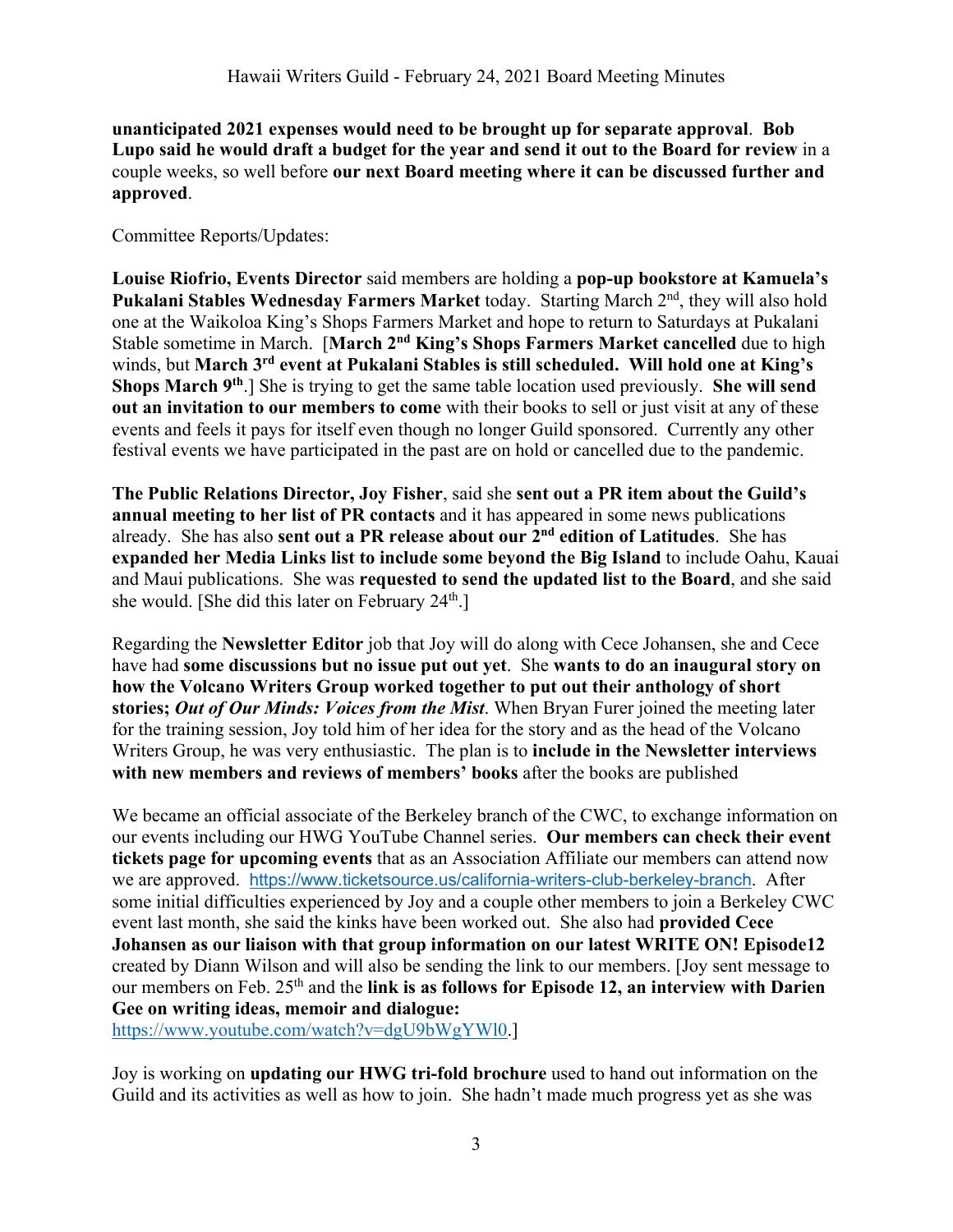focusing on the conflict-of-interest training, but after that is completed today she can spend more time on the brochure.

**Our Webmaster, Duncan Dempster,** said his recent focus had been **getting the 2nd edition of**  *Latitudes* **up on our website and that has been completed**. He had no other major news or changes to report.

**Bob Lupo as managing editor of our 2nd edition of** *Latitudes***,** our HWG literary review, had provided a note of thanks to all those who had helped get the edition out and **submitted previously to the Board his summary list of comments and suggestions for the next annual addition (provided in Attachment 3)**. He did mention needing to make more clear the submittal format requirements as he often had to remove names that should have been on the cover sheets only from the written work, or reformat the work to comply with the requested spacing and other formatting issues. Diane suggested **a checklist should be developed with the submittal requirements to be included with each requirement checked off by the person making the submission**. Bob had been very generous and took on lots of extra work to make the items compliant before passing them on to the genre editors for review. It was generally agreed he should not have to do that and **if a submittal was not compliant, it should be returned to the author as unaccepted and a reference to the checklist** item that made it so. Any submittal to magazines or other literary reviews would reject those types of non-compliant submittals outright, so better to train members to pay attention and comply. Bob also said **more time should be allocated for the whole process of requesting submittals through on-line publication of the next edition** of *Latitudes*. Starting in midsummer, **perhaps July**, was Bob's suggestion.

At this point we moved to our last major agenda item: **Conflict-of-Interest training by Joy Fisher.** Joy has a law degree so had agreed to be the director to handle our training as required per our Bylaws in Section 8.6 and the associated Conflict-of-Interest Policy (both can be found on the HWG website, Guild Business page, Articles of Inc. & Bylaws tab). As mentioned before, she had previously **provided the training materials with instructions and the "Director and Officer Conflict of Interest Statement" forms for each director to fill in and sign after going through the materials ahead of today's meeting or by the end of the meeting**. **The forms when completed were to be sent to Joy and to Diane** to archive (PDF or image format).

**Bryan Furer joined the meeting at this time for the training segment**. After Joy provided an overview, she opened it to questions and answers and also **provided some hypothetical situations for discussion as to whether they would constitute a conflict or not**. **Some examples also related to non-Board members actions** that might create a conflict. Similar to our formerly sponsored pop-up bookstores being changed to member sponsored events, use of our Guild resources like the YouTube channel episodes and postings to our Facebook page **can announce a member's publication, but should not be an advertisement for making sales** by use of Guild resources. Also, as previously mentioned related to the **Opt-In Contact List for our members, the contact information should not be used for personal business** solicitations. A major point of the need to avoid conflicts of interest by the officers and other directors is that part of the policy for non-profits requires they **have loyalty to the non-profit**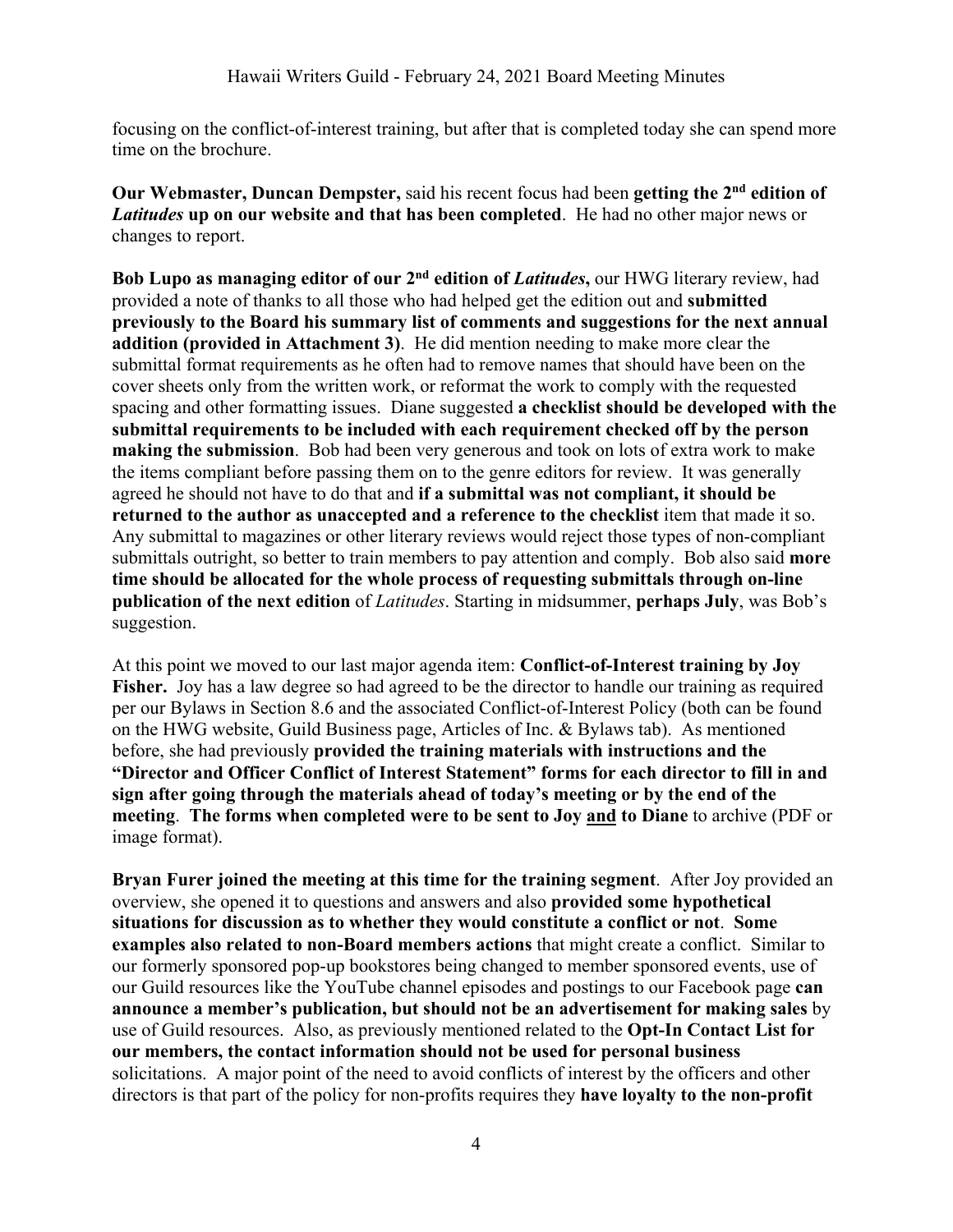## **(our Guild in this case) over personal or personal business based decisions. If a director or other member has questions about where the line is to be drawn, Joy is the one to ask**.

It was agreed we should **repeat this training annually,** shortly after the election of officers. This initial class covered the materials, but in the future more time can be spend discussing the hypothetical cases as much learning comes through those discussions. Joy wanted to **be sure this year's training materials are archived** to be readily available in the future. Bruce said **items we choose to archive should be PDF or image formats like JPEG or JPG** as those formats will last longer and better than using the native formats from a word processor or spreadsheet.

## The **next regular Board meeting date** is set for **Wednesday, March 24th** at **1:00pm-2:30pm via the Guild's own Zoom account**.

The meeting was adjourned near 2:30pm.

Respectfully submitted, Diane Revell, Secretary

### Announcements:

- 1. The **next regular Board meeting time and place: Wednesday, March 24th at 1:00pm – 2:30pm. Meetings will all be via Zoom for the foreseeable future**. Attendance via internet or phone via Zoom will be offered and if still under "stay at home" restrictions it will be the sole method used.
- 2. **Requests for items to be added to the agenda for the next regular Board meeting** should be **sent to the President Carol McMillan and Secretary Diane Revell at their e-mail addresses** (sylvanease@msn.com and diane.b.revell@gmail.com) 10-days prior to the next meeting, so **by March 14th**. The **agenda will be e-mailed March 19th** to the full membership five days prior to the meeting.

Attachment 1: Hawaii Writers Guild Final Treasurer's Log for January 2021

Attachment 2: Hawaii Writers Guild Interim Treasurer's Log for February 2021

Attachment 3: Summary Comments: 2021 Latitudes Online Literary Review

Attachment 4: Hawaii Writers Guild – Bylaws Resolution – Check Signing

Attachment 5: Hawaii Writers Guild – Bylaws Resolution – HWG Address Change

## Parking Lot: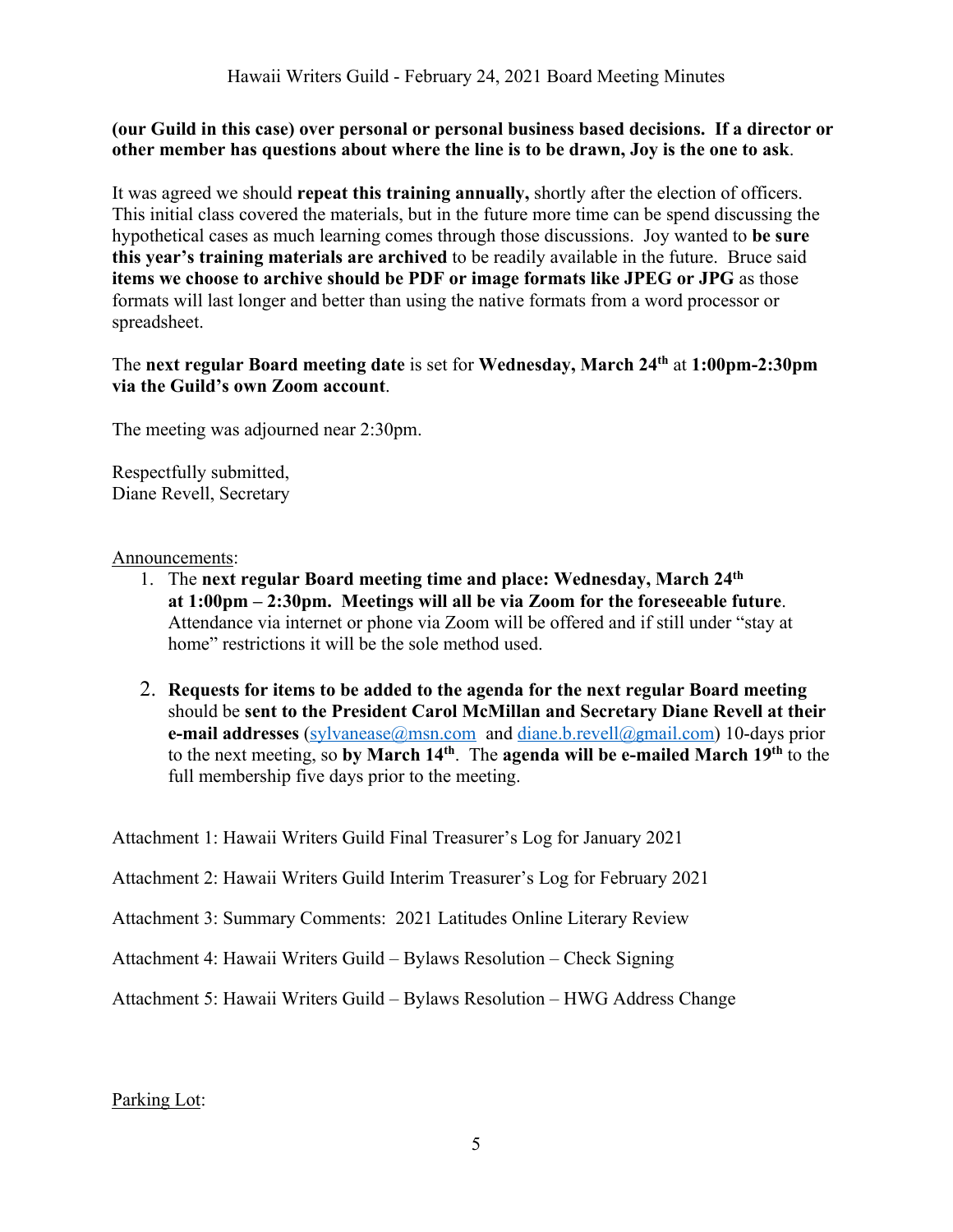- 1. **Add Bylaws review and discussion to next Board meeting agenda** per request by President Carol McMillan. Carol to provide specific areas to consider.
- 2. **Determine who and how we will renew our Zoom and YouTube accounts for a smooth transition**. The current Zoom annual account (\$150) will **need to be renewed in April**. If we have a media manager and use the website admin e-mail address that might do it.
- 3. **Review and approved HWG 2021 budget**. Bob Lupo said he'd create the proposed budget and send it out a week or more prior to out March 24<sup>th</sup> Board meeting.
- 4. **Review actions pending from the Feb. 10, Special Board 2021 Planning Meeting**:
	- a. **Carol to check with Diann Wilson to see if she'd be willing to continue in managing Writing Buddies activity** and if not, who she might suggest.
	- b. **Carol McMillan check if Laura Burkhart willing to help develop guidelines and manage a mentor program.**
	- c. **Duncan Dempster draft of a HWG Media Manager job description.**
	- **d. Duncan agreed to create a message to our members to point to our current writing resource information and ask the members what else they would like to see.**
	- **e. Who? - Local Resources, will need to have rules set to be sure we do not violate our 501(c)(3) commitments to avoid benefiting personally a member by providing advertising for paid services.**
	- f. **Diane Revell check to see if Eila Algood willing to write-up tips for writing and reading in a pandemic.**
	- g. **Johnson Kahili role as Diversity Coordinator: new standing committee requiring a Bylaws update or part of one of the existing committees** (PR or other)? Define job description or at least reporting to Board expectations.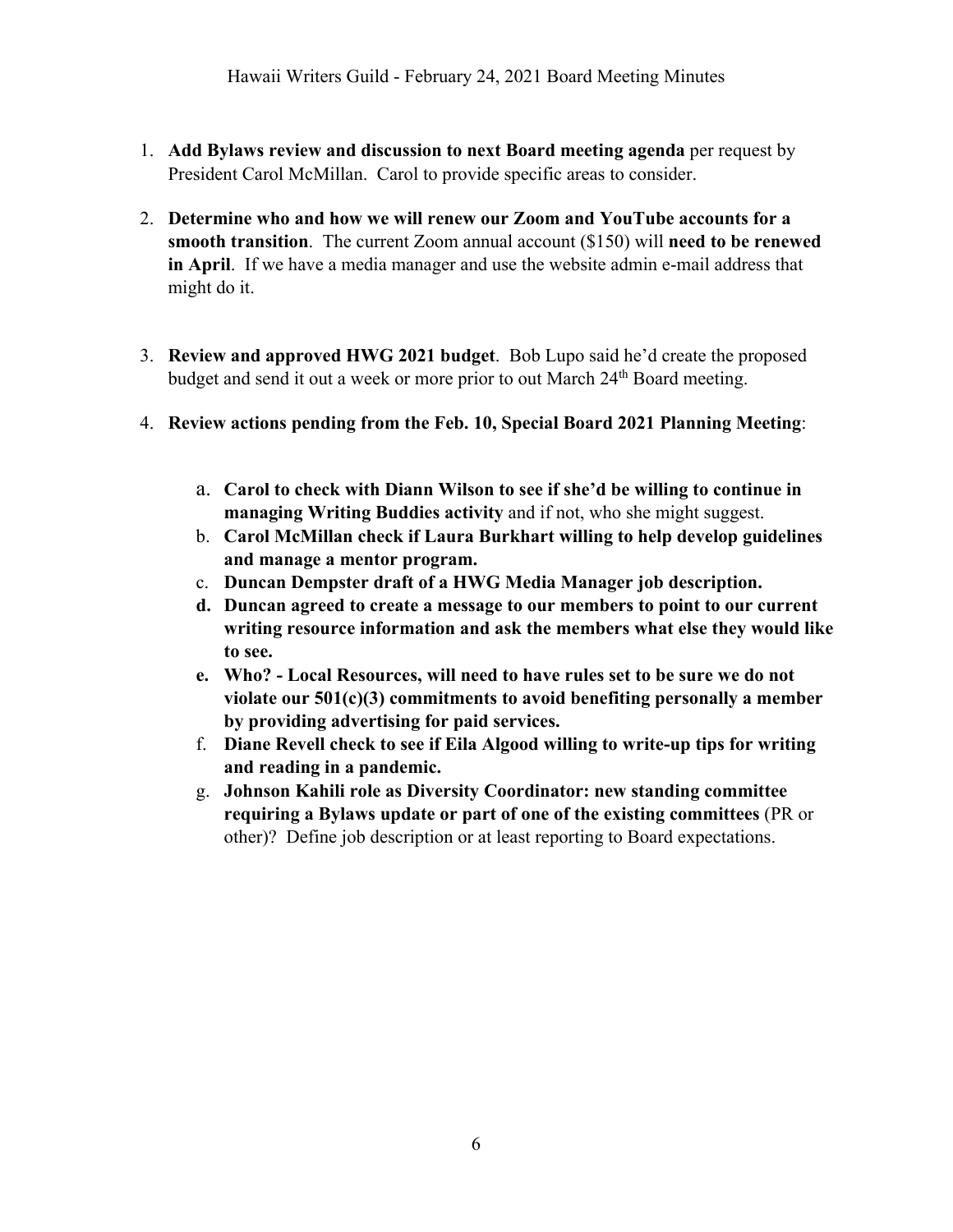| Hawaii Writers GuildTreasurer's Log, as of January 29, 2021 |                                                         |  |                                              |  |                                                       |            |  |  |
|-------------------------------------------------------------|---------------------------------------------------------|--|----------------------------------------------|--|-------------------------------------------------------|------------|--|--|
|                                                             |                                                         |  |                                              |  |                                                       |            |  |  |
|                                                             |                                                         |  |                                              |  | American Savings Bank Balance as of December 31, 2020 | \$3,479.18 |  |  |
|                                                             |                                                         |  |                                              |  |                                                       |            |  |  |
|                                                             |                                                         |  | January Inflows                              |  |                                                       |            |  |  |
|                                                             |                                                         |  |                                              |  |                                                       |            |  |  |
| Don Mules, Membership Renewal, PayPal                       |                                                         |  |                                              |  |                                                       | 40.00      |  |  |
| Donna Maltz, Membership Renewal, PayPal                     |                                                         |  | 40.00                                        |  |                                                       |            |  |  |
| Don Bingle, Membership Renewal, PayPal                      | 40.00                                                   |  |                                              |  |                                                       |            |  |  |
|                                                             | Lehua Wells, Membership Initiated (Sponsored D. Revell) |  |                                              |  |                                                       |            |  |  |
| Wendy Noritake, Membership Renewal                          | 40.00                                                   |  |                                              |  |                                                       |            |  |  |
| Michael Foley, Membership Renewal, PayPal                   | 40.00                                                   |  |                                              |  |                                                       |            |  |  |
| Braden Savage--Student Renewal (Sponsored)                  | 10.00                                                   |  |                                              |  |                                                       |            |  |  |
| Mina Apostadiro--Sturdent RenewaL (Sponsored)               | 10.00                                                   |  |                                              |  |                                                       |            |  |  |
| <b>Student Reserve Donation</b>                             | 30.00                                                   |  |                                              |  |                                                       |            |  |  |
| Mark Kelly, Membership Renewal, PayPal                      | 40.00                                                   |  |                                              |  |                                                       |            |  |  |
| Nancy Baenziger, Membership Renewal                         | 40.00                                                   |  |                                              |  |                                                       |            |  |  |
| Dawn Hurwitz, Membership Renewal, (Sponsored D. Revell)     | 40.00                                                   |  |                                              |  |                                                       |            |  |  |
| Heather Rivera, Membership Renewal, (Sponsored)             | 40.00                                                   |  |                                              |  |                                                       |            |  |  |
| Corinne Alain, Membership Renewal                           | 40.00                                                   |  |                                              |  |                                                       |            |  |  |
| <b>Heather Rivera Donation</b>                              | 40.00                                                   |  |                                              |  |                                                       |            |  |  |
|                                                             |                                                         |  |                                              |  |                                                       |            |  |  |
|                                                             | <b>Total January Inflows</b>                            |  |                                              |  |                                                       | 530.00     |  |  |
|                                                             |                                                         |  |                                              |  |                                                       |            |  |  |
|                                                             |                                                         |  |                                              |  |                                                       |            |  |  |
|                                                             |                                                         |  |                                              |  |                                                       |            |  |  |
|                                                             |                                                         |  | <b>January Outdlows</b>                      |  |                                                       |            |  |  |
|                                                             |                                                         |  |                                              |  |                                                       |            |  |  |
| <b>ASB Monthly Service Fee</b>                              | $-5.00$                                                 |  |                                              |  |                                                       |            |  |  |
|                                                             |                                                         |  |                                              |  |                                                       |            |  |  |
| <b>TotL January Outflows</b>                                | $-5.00$                                                 |  |                                              |  |                                                       |            |  |  |
|                                                             |                                                         |  |                                              |  |                                                       |            |  |  |
|                                                             |                                                         |  |                                              |  |                                                       |            |  |  |
|                                                             |                                                         |  | Total ASB Operating blance, January 29, 2021 |  |                                                       | 4004.18    |  |  |
|                                                             |                                                         |  |                                              |  |                                                       |            |  |  |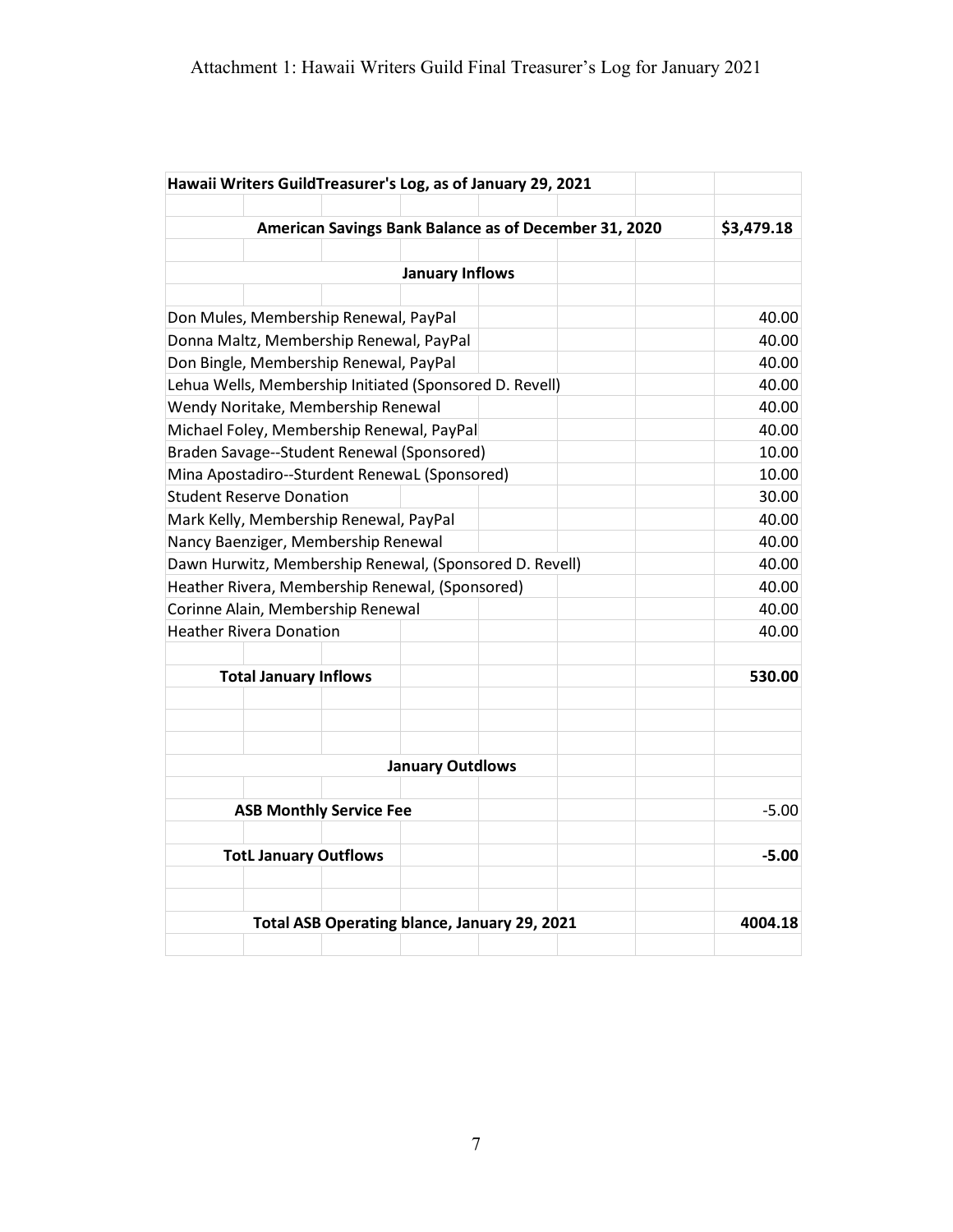|                                           |            | Hawaii Writers Guild Treasurer's Log as of February 23, 2021 |                                 |  |  |       |
|-------------------------------------------|------------|--------------------------------------------------------------|---------------------------------|--|--|-------|
|                                           |            |                                                              |                                 |  |  |       |
|                                           | \$4,004.18 |                                                              |                                 |  |  |       |
|                                           |            |                                                              |                                 |  |  |       |
|                                           |            |                                                              | <b>Interim February Inflows</b> |  |  |       |
|                                           |            |                                                              |                                 |  |  |       |
| Kendra Bruno--Membership Renewal (PayPal) | 40.00      |                                                              |                                 |  |  |       |
| Carol McMillan--Membership Renewal        | 40.00      |                                                              |                                 |  |  |       |
| Tamara Hynd--Membership Renewal           | 40.00      |                                                              |                                 |  |  |       |
| Amazon Smiles Tax-Exempt Rebate           |            |                                                              |                                 |  |  | 11.00 |
|                                           |            |                                                              |                                 |  |  |       |
|                                           | 131.00     |                                                              |                                 |  |  |       |
|                                           |            |                                                              |                                 |  |  |       |
|                                           | 4135.18    |                                                              |                                 |  |  |       |
|                                           |            |                                                              |                                 |  |  |       |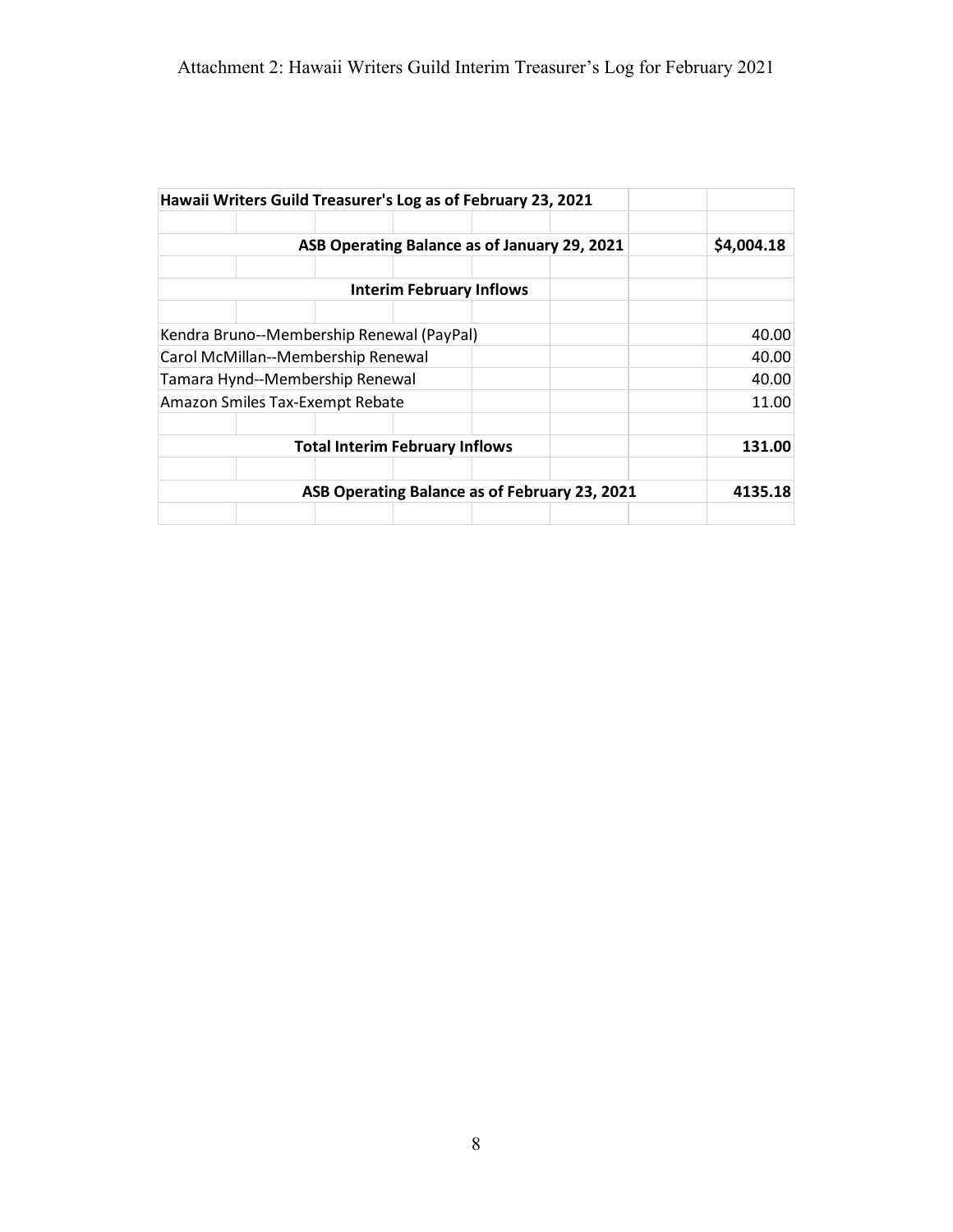#### Attachment 3: **Summary Comments: 2021 Latitudes Online Literary Review**

Latitudes 2021 was launched (published) a week ago on February 17<sup>th</sup>.

I think the final product aptly represents the writing skills and diverse themes and styles of our members and is something to be proud of.

I want to thank *Duncan Dempster* who expertly converted hard copy text from mopey laptops into the sharp, professional, digital version we can enjoy online. Kudos also go out to *Joy Fisher*, Editor-at-Large, for her editing skills and insightful advice in constructing the Review, to *Jada Rufo*, *Latitudes'* Nonfiction Editor, and to *Tamara Williams*, our Poetry Editor, for their hard work in reading and evaluating submissions in their genres and participating in the final selection process.

Latitudes is an important component of the Guild's activities that reaffirms our founding goals of creating a nurturing environment for fellow writers to develop their craft and generate and spread an appreciation of the arts and literature to the wider community.

The process worked well, the submission and evaluation windows were tight but adequate. However, I think there's work to do on the Guidelines, the staff, and how we vote.

Many submitters did not comply with some Guideline specifics, such as anonymous submissions, identifying the genre, and basic things like margins and font styles and sizes. I didn't mention recommended word count ranges, because we view that as a soft recommendation.

Below are some things to think about for next year's Issue that 2022 Committee members can discuss:

1) A form listing guidelines from anonymity, to genre, to font size that submitters would have to check off with their submission(s) sent to the Managing Editor.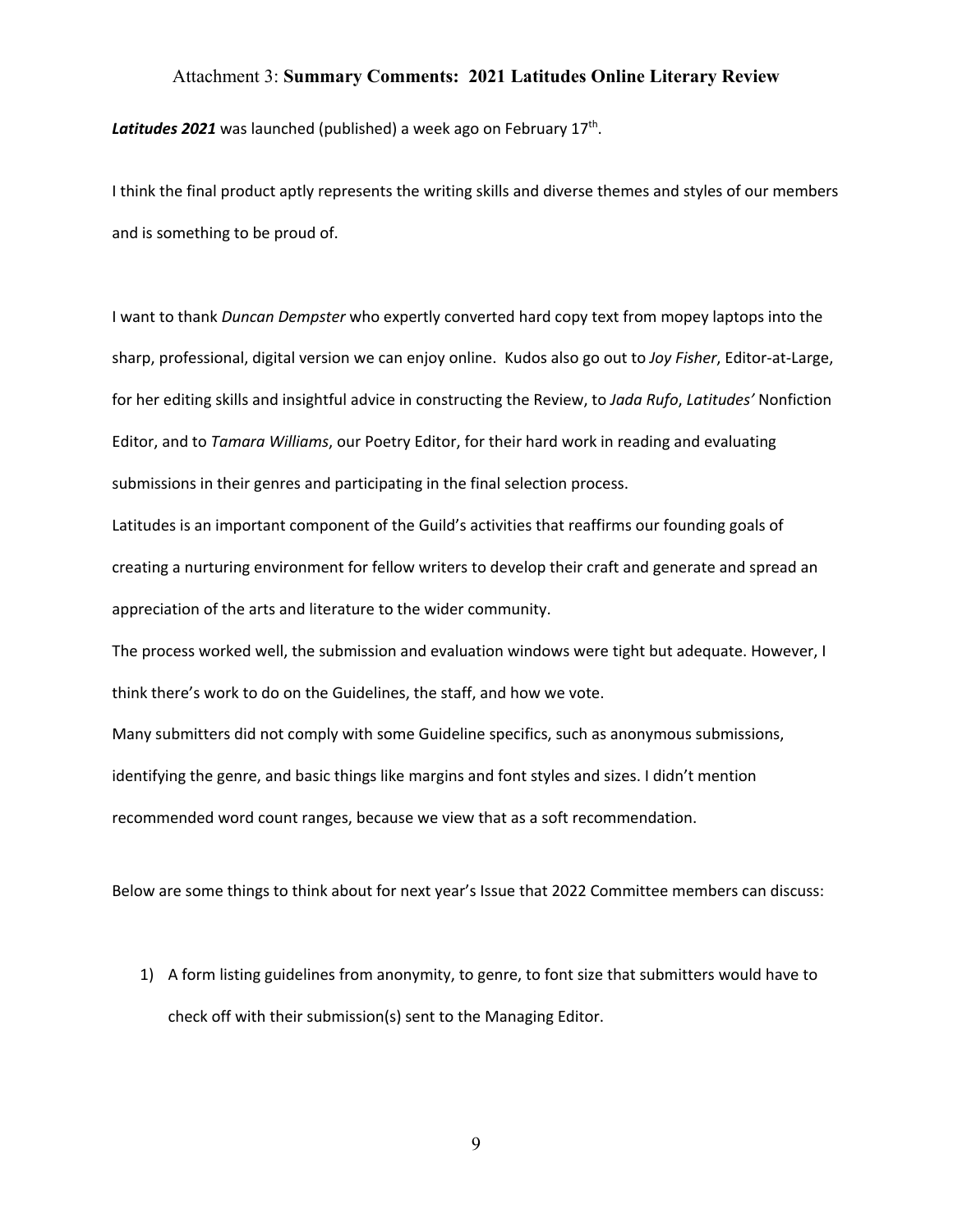#### Attachment 3: **Summary Comments: 2021 Latitudes Online Literary Review**

- 2) Should we increase staff size in both evaluation / voting steps? Should we have 2 editors per genre? They would discuss and evaluate submissions between them as a first step. This might make this key step less subjective because the editors would have to discuss each entry before submitting into the final round. Maybe the Managing Editor is also involved in this process to further stimulate discussion?
- 3) Should we increase the voting size in the final decision-making step? Last year 6 members voted. This year 5 members voted. I think the final voting group should have at least 7 voting members. Again, this might reduce the impact of the subjectivity factor by diffusing the importance of 1 vote and invite more discussion.
- 4) Should there be a copyediting step if editors love the theme / idea, but the execution is lacking? I'm not sure about this one, and it may prove time-consuming---a wrench thrown into an already (likely) tight submission / evaluation window. Our workshops may be a better setting for this, but I feel for the writers who don't make the cut when the idea is different and intriguing.

The above are some discussion points I recommend next year's Committee consider—among other agenda items—when assembling the protocols for 2022's *Latitudes.*

Thanks.

Sincerely,

Bob Lupo

2021 Latitudes Managing Editor

10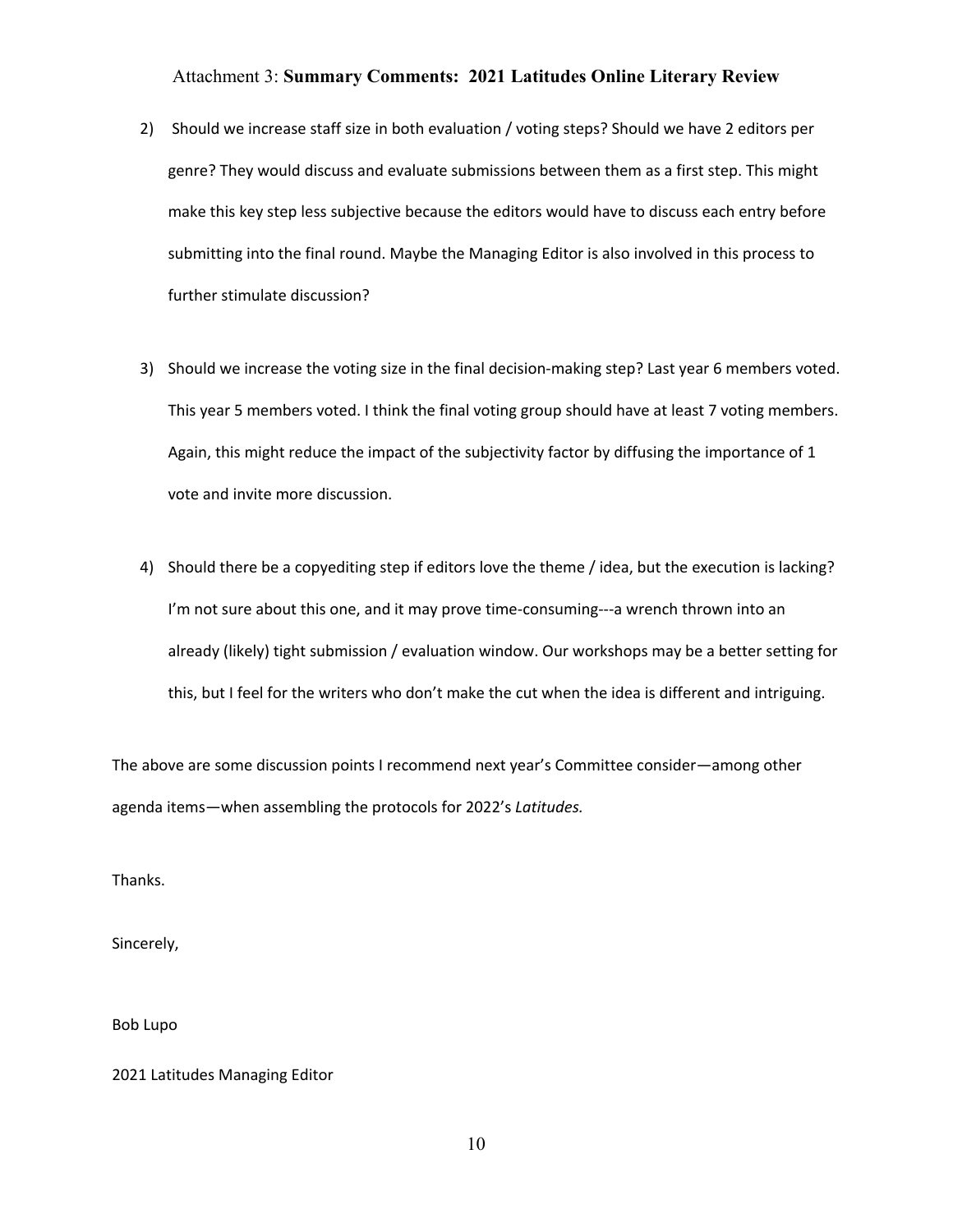Proposed Date: <u>Feb. 10, 2021</u> Approved Date: Feb. 24, 2021

Resolution for Bylaws Update – Pandemic Waiver for Check Signing by Two

**Background**: At the February 10, 2021 Hawaii Writers Guild (HWG) Special Board of Directors Meeting it was suggested we should have a formal resolution to waive the requirements in the Bylaws, Sections 8.1.1 and 8.1.2 for all checks drawn on the Guild's banking account to be signed by two members of the Board during the period of the pandemic. Bob Lupo as Treasurer has the Guild's bank account check book and is the one who writes out checks for payments or reimbursements. Prior to the pandemic making the Board meetings move from being in person at Tutu's House in Kamuela, the required second signatory from the list filed with the bank would also sign; most often done by the Secretary. With meetings conducted via Zoom and the Treasurer living a long distance from others allowed to sign, we transitioned to just having the one signature. Two signatures is not a bank requirement. During the pandemic the number of expenses has been greatly reduced so very few checks have been needed.

## **Associated Bylaws**:

8.1.1 Checking Account. The Guild shall establish a checking account for their official business. All Guild expenditures shall be made by check signed by the Treasurer, President or other officers as agreed by the Board and kept on the bank's signature card. Two signatures shall be required on each check.

8.1.2 Budget Control. At the beginning of each year the Board shall establish and approve a budget for the year and a quarter into the following year. The budget shall consist of a set of line items with each assigned to an Officer/Director who shall have signature authority for expenditures under that line item. This does not remove the obligation for two signatures on each check. The budget may be modified as needed during the year only by a majority vote of a quorum of the Board of Directors. Any significant single expense (of \$100 or more) shall be reviewed with the Treasurer prior to payment or commitment to pay to ensure sufficient funds are available. This assessment shall take into account any outstanding payment checks not yet cashed.

1. **From the February 24, 2021 HWG Board Meeting Minutes:** It was proposed to **resolve to suspend during the period of the pandemic requirements in the Bylaws, Sections 8.1.1 and 8.1.2 for all checks drawn on the Guild's banking account to be signed by two members of the Board**. During these times the Board meetings virtually versus our prior in person meetings that had helped to allow for two signatures on checks, so with members spread out and trying to keep from in person group meetings, this was deemed appropriate. The **motion to pass the resolution was seconded and passed unanimously**.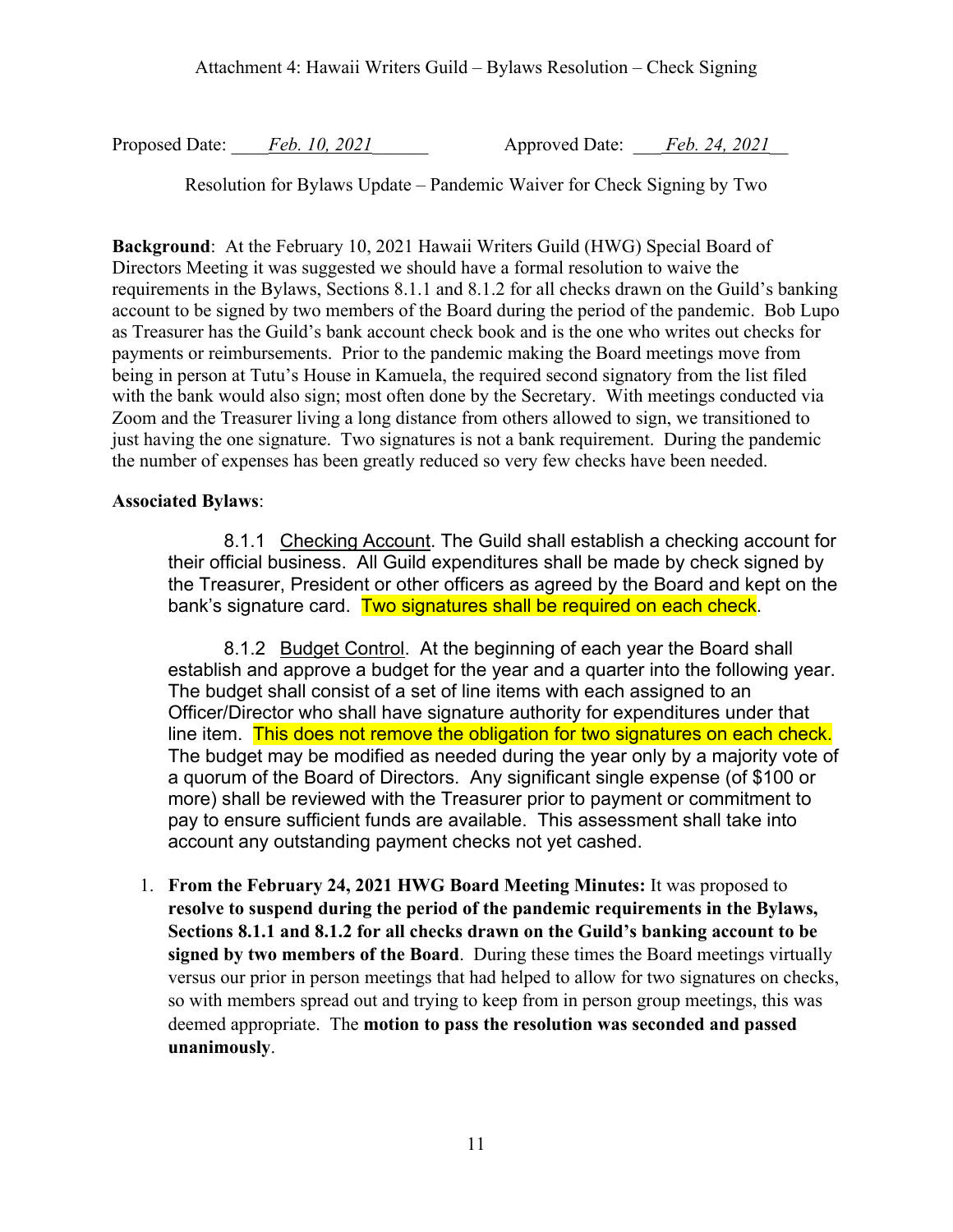Attachment 4: Hawaii Writers Guild – Bylaws Resolution – Check Signing

2. At this time, it is not planned to change the Bylaws, but to refer to this resolution to justify the single signature being in effect until the time Hawaii has concurred the pandemic and the rules requiring minimization of gatherings are rescinded.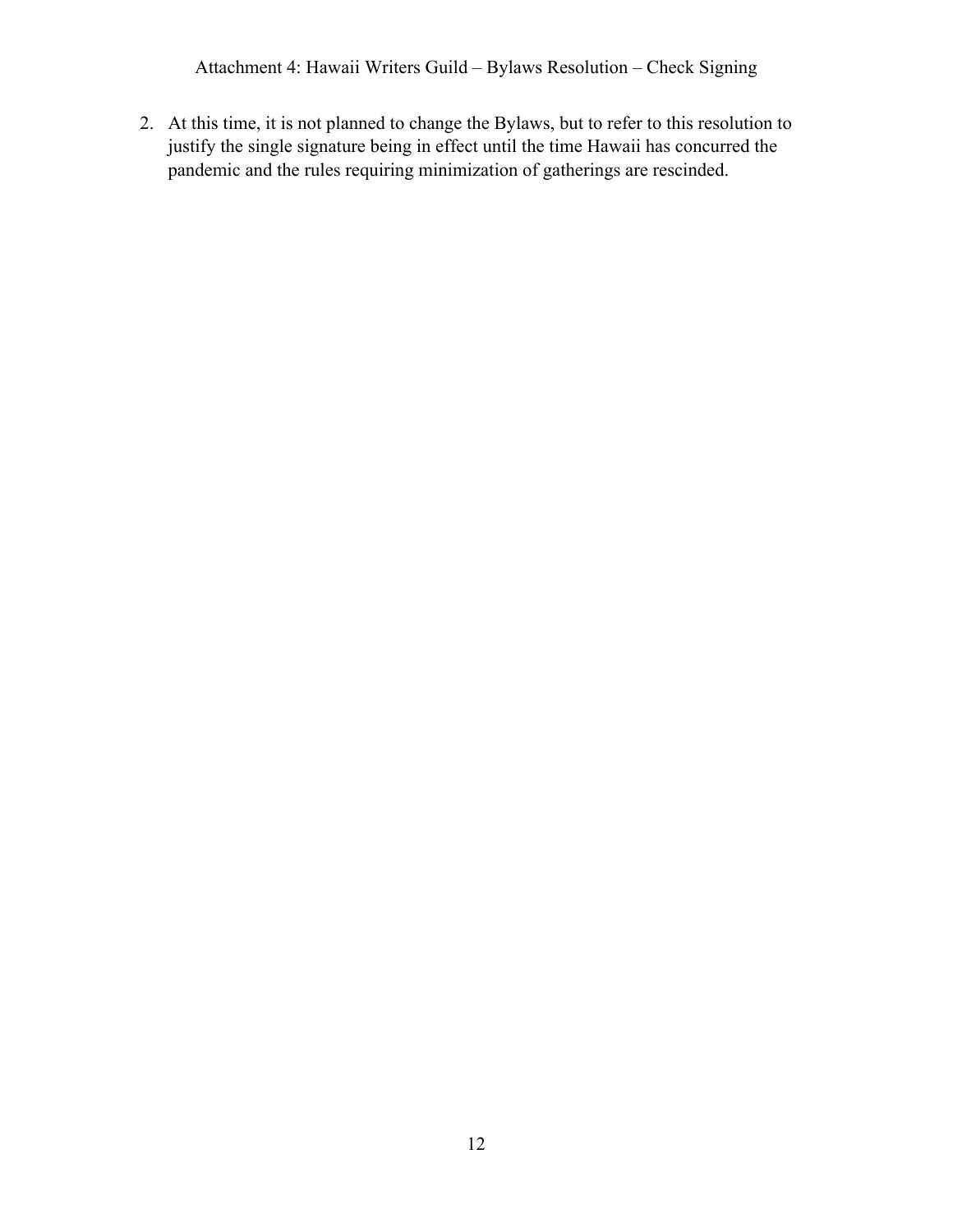Attachment 5: Hawaii Writers Guild – Bylaws Resolution – HWG Address Change

Proposed Date: <u>Feb. 19, 2021</u> Approved Date: Feb. 24, 2021 Resolution for Bylaws Update – HWG Physical and Mailing Address Change

**Background**: Included in an update sent to Board members on February 19, 2021 there was a comment explaining a new item to the agenda to have a resolution to update the physical and mailing addresses listed for the Guild in our Articles of Incorporation (AIC) on file with the State of Hawaii. The AIC in 2.1 lists Eliza Cahill's home for both; she was president at that time and is no longer a member of the Hawaii Writers Guild. The AIC points to the Bylaws for changing these addresses. Bylaws in 2.1 indicate HWG office addresses can be changed by the Board of Directors, so it is proposed to be changed now as this will need to be current to apply for a D-U-N-S number which in turn is required to apply for any grants from the US federal government.

**Associated AIC**:

# ARTICLE II

## REGISTERED AGENT AND OFFICE; INCORPORATORS

Section 2.1 Registered and Principal Office. The Corporation shall have and continuously maintain a registered office and a registered agent in the State of Hawaii as required by Hawaii law. The registered agent shall be either an individual resident of the State or a corporation authorized to transact business in the State. The name, street and mailing address of its initial registered agent shall be Diane Beth Revell, whose physical address is 56- 3233 Pu'u Mamo Drive, Hawi, Hawaii 96719 subject to change from time to time by the Board of Directors. The initial registered agent's mailing address is Post Office Box 1420 Kapa'au, Hawaii 96755 subject to change from time to time by the Board of Directors. The physical and mailing address of the Corporation's principal office is 65-1372 Kawaihae Road, Kamuela, Hawaii, 96743 subject to change from time to time by the Board of Directors.

Section 2.2 Additional Offices. The location of the office or the establishment of additional offices may be determined by the Board of Directors as set forth in the Bylaws.

**Associated Bylaws**:

# ARTICLE II

## OFFICES

Section 2.1 Principal Office. The principal office of the Hawaii Writers Guild shall be at such place in the State of Hawaii as the Board of Directors shall from time to time determine.

1. **From the February 24, 2021 HWG Board Meeting Minutes:** It was proposed to **resolve to update the physical/mailing address of the corporate office of the Hawaii Writers Guild.** Articles of Incorporation (AIC) in 2.1 list Eliza Cahill's home for both; she was president at that time. The AIC points to the Bylaws for changing it. Bylaws in 2.1 indicate addresses can be changed by the Board of Directors, so it is proposed to be